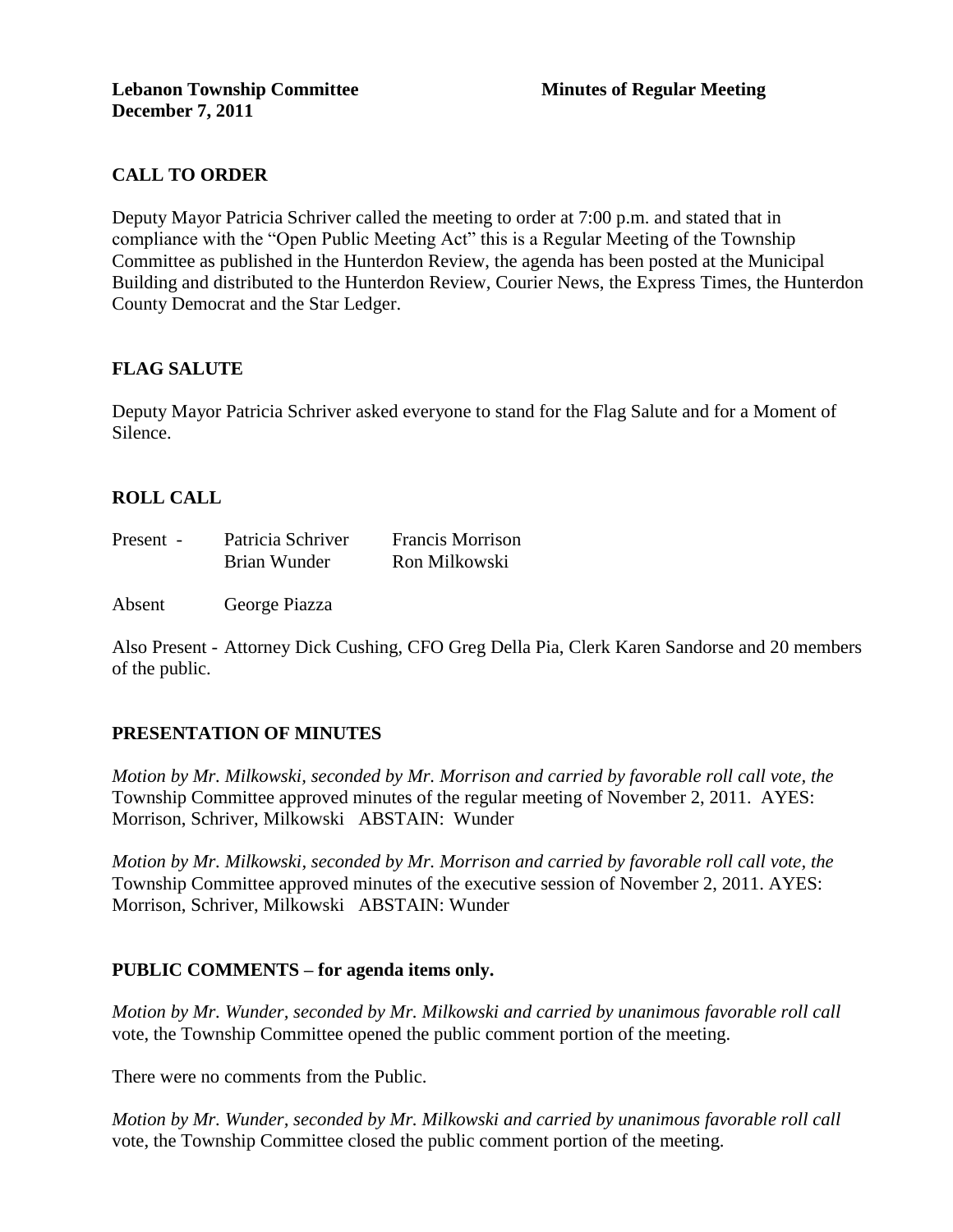LTCM 12/07/2011 Page 2 of 17

# **ORDINANCES**

#### **Public Hearing**

#### **Ordinance No. 2011-11- SOLAR OR PHOTOVOLTAIC ENERGY FACILITY**

*Motion by Mr. Wunder, seconded by Mr. Morrison and carried by unanimous favorable roll call*  vote*,* the public hearing for Ordinance No. 2011-11 was opened.

There were no comments from the public.

*Motion by Mr. Wunder, seconded by Mr. Morrison and carried by unanimous favorable roll call*  vote, the public hearing for Ordinance No. 2011-11 was closed.

*Motion by Mr. Wunder, seconded by Mr. Morrison and carried by unanimous favorable roll call*  vote, the Township Committee adopted Ordinance No. 2011-11 as written below.

# **ORDINANCE NO. 2011-11 TOWNSHIP OF LEBANON COUNTY OF HUNTERDON STATE OF NEW JERSEY AN ORDINANCE TO REVISE, AMEND AND SUPPLEMENT THE CODE OF THE TOWNSHIP OF LEBANON CHAPTER 400, TITLED "ZONING", SPECIFICALLY ARTICLE II, REGULATIONS**

WHEREAS, the Township Committee of the Township of Lebanon, Hunterdon County, New Jersey has reviewed the Township Code and believes that some amendments to the Zoning Ordinance are necessary; and,

WHEREAS, the Township Committee believes such amendments are necessary to update, supplement, clarify and/or explain certain provisions in the Zoning Ordinance.

NOW, THEREFORE, BE IT ORDAINED by the Township Committee of the Township of Lebanon, County of Hunterdon, State of New Jersey that Chapter 400, titled "Zoning" of the Code of the Township of Lebanon is hereby amended, revised and supplemented as follows:

Section 1. Add the following definitions to Section 400-4:

SOLAR OR PHOTOVOLTAIC ENERGY FACILITY OR STRUCTURE, MINOR - A fuel cell, solar or photovoltaic panel or system of panels for the collection of energy and conversion to electric energy, which is located on the power beneficiary's premises; is designed and intended primarily to offset up to 110% of the beneficiary's requirements for energy consumption on site as documented through the submission of power company electricity usage bills or another form of documentation acceptable to the Lebanon Township Zoning Officer; and is secondary to the beneficiary's use of the premises for other lawful purpose(s); or,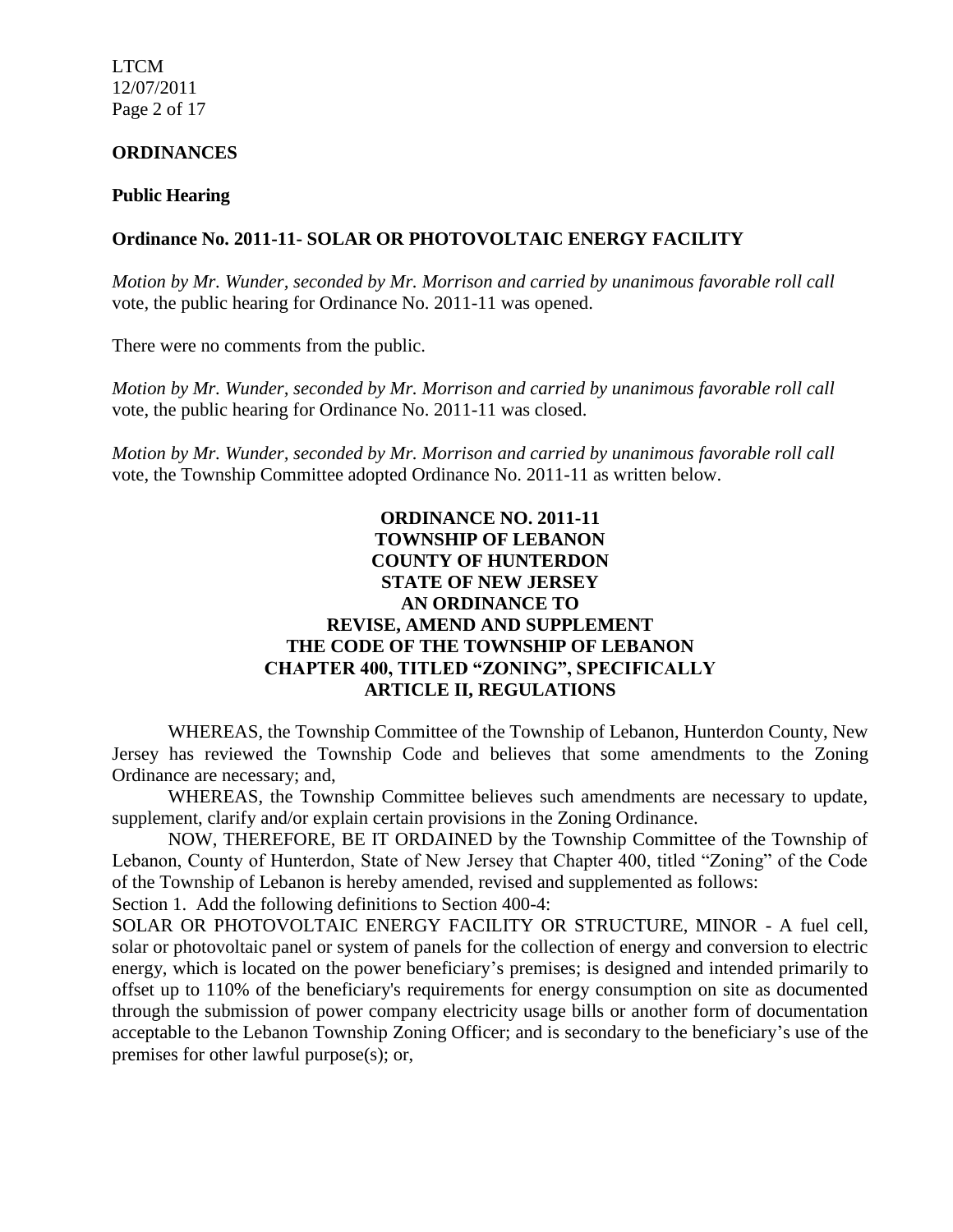LTCM 12/07/2011 Page 3 of 17

SOLAR OR PHOTOVOLTAIC ENERGY FACILITY OR STRUCTURE, MAJOR - A system of fuel cells, solar or photovoltaic panels and equipment for the production of energy that is not a minor solar or photovoltaic energy facility or structure.

Section 2. Add "Solar or photovoltaic energy facilities" as a Principal Permitted Use (PPU) in the B-2 Highway Business District and I Industrial District in subsections 400-9B and 400-9C respectively.

Section 3. Add the following new subsection 400-19.1 in Article II, Regulations:

Section 400-19.1. Standards for major solar or photovoltaic energy facilities.

All major solar or photovoltaic energy facility or structure installations shall comply with the following conditional use standards:

- A. Major solar or photovoltaic energy facilities and structures are permitted as a principal use in the I Industrial District and B-2 Highway Business District and shall conform to the requirements for a principal structure in the zone in which such facilities and structures are to be located, except at follows:
	- (1) Minimum lot area. 15 acres
	- (2) Minimum lot width. 450'
	- (3) Minimum lot depth. 550'
	- (4) Minimum front yard setback. 150'
	- (5) Minimum side yard setback. 75'
	- (6) Minimum rear yard setback. 100'
	- (7) Maximum height. 10'

For lots with frontage on two streets the required front yard shall be maintained on both streets.

- B. No portion of major solar or photovoltaic energy facilities and structures shall occupy any areas of land designated and regulated by NJDEP as floodplains, flood hazard areas, wetlands, wetland transition areas or riparian corridors, unless approved by the NJDEP.
- C. Installations shall be sited behind existing vegetation, which shall be supplemented with landscaping to shield the installation from roads and public view. To the extent achievable, solar and photovoltaic energy facilities and structures shall be sited using the natural topography to screen the energy project from public view and the view of any adjoining residences.
- D. A landscaping and buffer plan shall be provided. Facilities and structures, including solar panels, and any resulting glare, shall not be visible from adjoining residential uses or zones, and shall be screened by a combination of berm(s), landscaping and fencing, as necessary, with the landscaping designed to achieve a mature height of 15-20'. Safety fencing shall be installed behind the required landscaping at a height of 7 feet.
- E. Soil erosion control, soil stabilization. All ground areas occupied by the major solar or photovoltaic energy facility or structure installation that are not utilized for access to operate and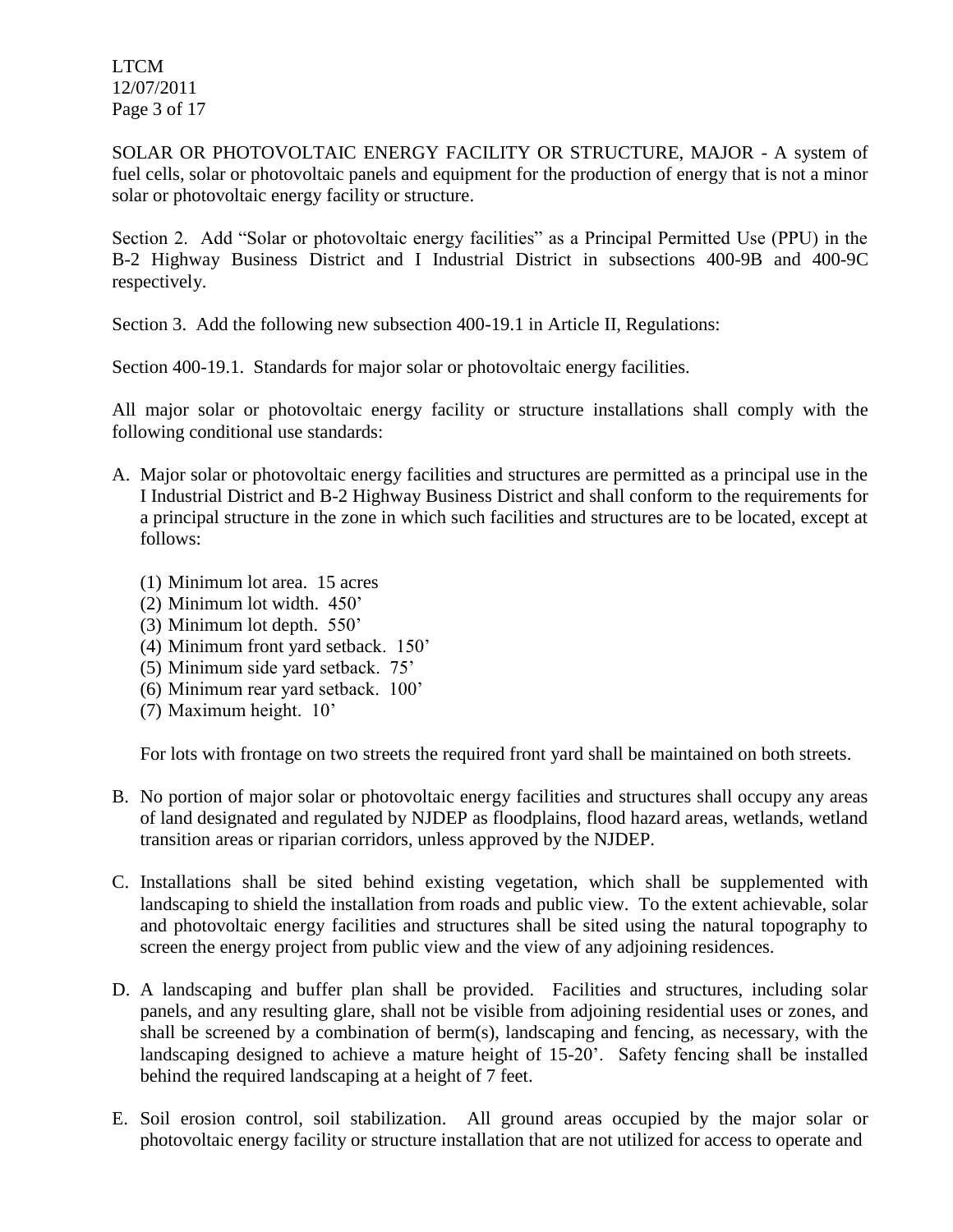maintain the installation shall be planted and maintained with grass or other vegetation recommended by the Soil Conservation District for the purpose of soil stabilization, or covered with stone, subject to the approval of outside agencies.

- F. A grading and drainage plan shall be submitted which shall show the existing and proposed grading and drainage patterns.
	- (1) A grading and drainage plan shall be submitted under the seal of a licensed professional engineer and shall provide the details necessary to adequately demonstrate to the reviewing agency engineer that no stormwater runoff or natural water shall be so diverted as to overload existing drainage systems, increase stormwater runoff to adjacent properties, or create flooding or the need for additional drainage structures on other private properties or public lands.
	- (2) Prior to issuance of a Certificate of Occupancy and/or placing the facility on-line, an as-built grading and drainage plan, prepared by a licensed professional surveyor shall be submitted to the reviewing agency's engineer for review and approval. The plan shall show that the asbuilt conditions are substantially the same as those shown on the approved grading and drainage plan.
- G. A Maintenance Plan and Land Surface Management Plan shall be submitted for approval by the Township, which shall include provisions for the continuing maintenance of all solar panels and associated equipment and required plantings, including a schedule of specific maintenance activities to be conducted. The use of herbicides, pesticides and chemical cleaners or solvents shall not be permitted as an acceptable maintenance practice.
- H. Major solar and photovoltaic energy facilities and structures and alternative energy systems shall not result in reflective glare as viewed on adjoining properties.
- I. Sound levels from the energy system shall not exceed 40 dBA when measured from any site property line.
- J. Battery storage for furnishing solar-derived electricity to the grid system is not permitted.
- K. Thin-film solar panels are not permitted.
- L. Solar Facility Impact Statement.
	- (1) A solar facility impact statement shall be included with each application for a ground mounted solar energy installation, and shall identify any negative impacts associated with the proposed facility in relation to:
		- (a) Noise
		- (b) Glare
		- (c) Stormwater runoff
		- (d) Floodplains
		- (e) Steep slopes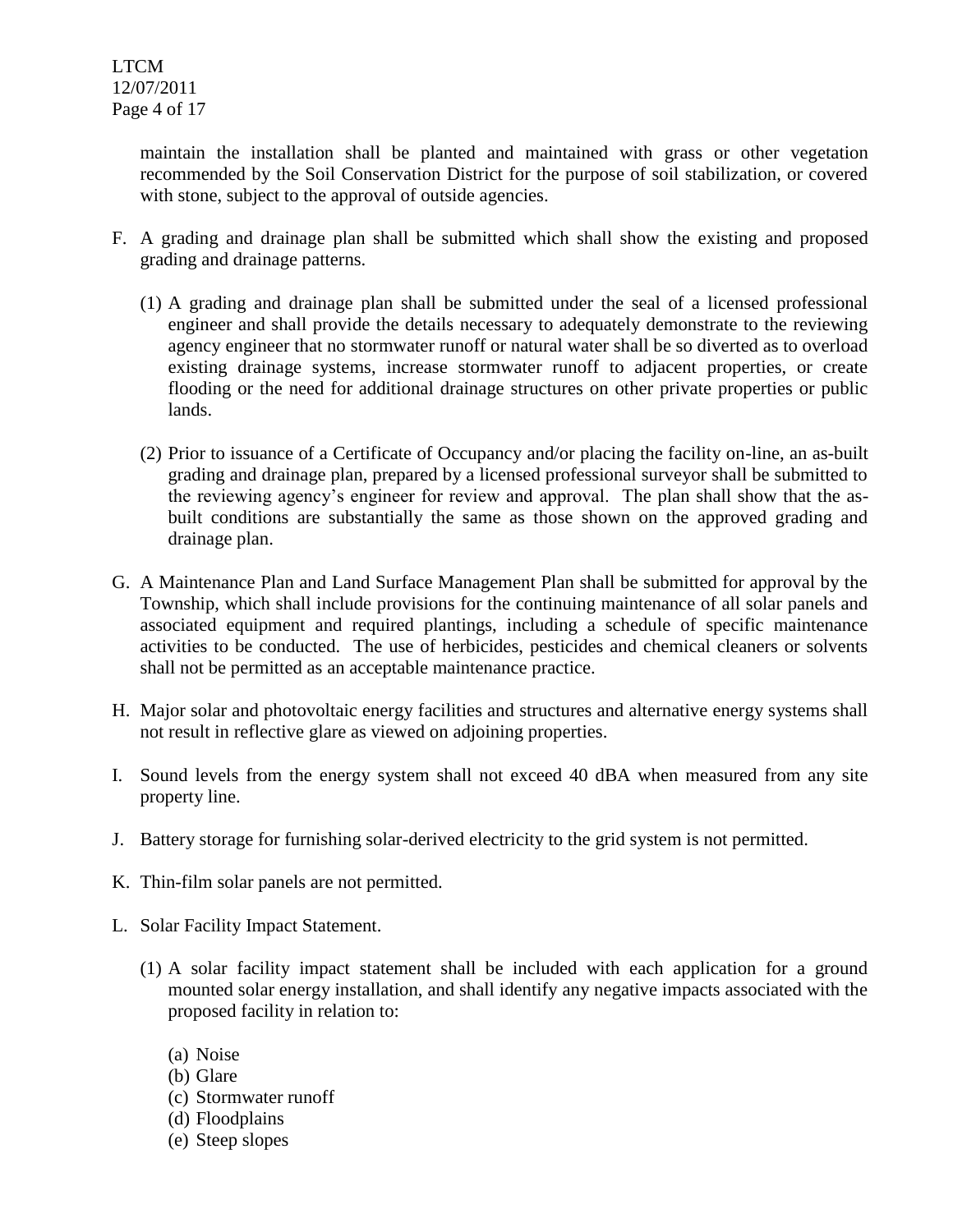- (f) Wetlands and wetland bufers
- (2) Measures proposed to mitigate or eliminate the negative impacts in (1) above shall be described in detail, along with any associated costs.
- M. Abandonment.
	- (1) A solar energy facility that is out-of-service for a continuous 12-month period will be deemed to be abandoned. The Zoning Officer shall issue a Notice of Abandonment to the owner of a solar energy facility that is deemed to be abandoned. The notice shall be sent return receipt requested.
	- (2) The property owner shall have 30 days to respond to the Notice of Abandonment from the receipt date of the Notice.
	- (3) If the property owner provides information that demonstrates the solar energy facility has not been abandoned, the Zoning Officer shall withdraw the Notice of Abandonment and notify the property owner that the Notice has been withdrawn.
	- (4) If the Zoning Officer determines the solar energy facility has been abandoned, the property owner shall remove the facility in its entirety at the owner's sole expense within 3 months after the owner receives the Notice of Abandonment.
	- (5) If the property owner fails to remove the facility in the time allowed under [4] above, then the Township may remove such system and place a lien on the property for the cost of the removal.
- N. Decommissioning Plan. All applications for a major solar facility shall be accompanied by a decommissioning plan to be implemented upon abandonment and/or in conjunction with removal of solar energy systems. Before beginning any decommissioning activities, the applicant must submit a performance bond in a form and amount satisfactory to the Township Attorney, which shall be based upon an estimate approved by the Board Engineer, assuring the availability of adequate funds to restore the site to a useful, non-hazardous condition in accordance with the Decommissioning Plan. Prior to removal of solar energy systems a permit for removal activities shall be obtained from the Lebanon Township construction official. The decommissioning plan shall include provisions to:
	- (1) Restore the surface grade and soil after removal of aboveground structures and equipment.
	- (2) Restore surface grade and soil.
	- (3) Restore soil areas with native seed mixes, and/or plant species suitable to the area, which shall not include any invasive species.
	- (3) The Plan may provide for the retention of access roads, fences, gates or buildings in place and/or may provide for restoration of agricultural crops or forest resource land.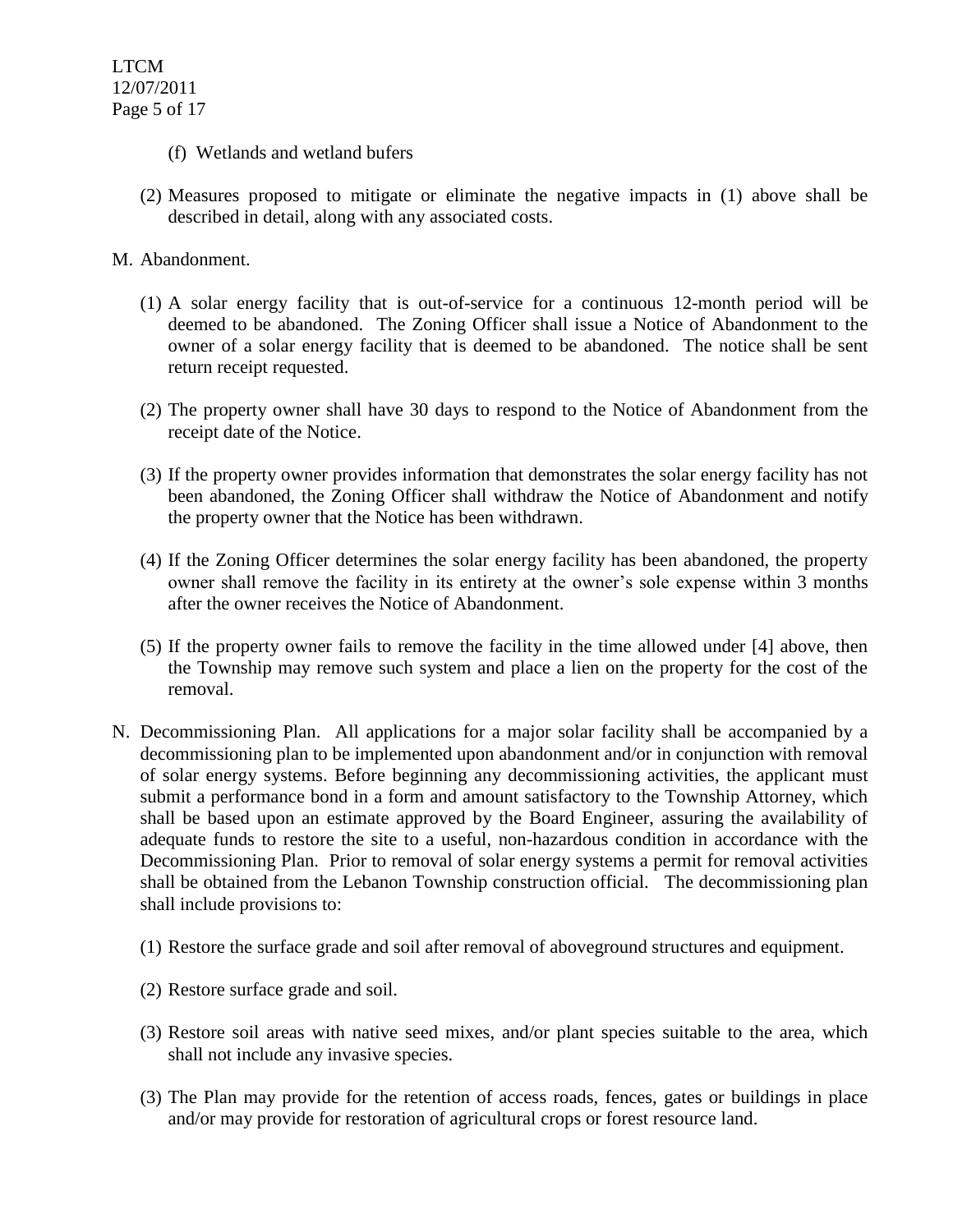(5) If the property owner fails to remove the facility in accordance with the decommissioning plan, the Township may remove such. All costs incurred by the Township in connection with same shall be a first priority lien, enforceable pursuant to municipal tax lien statutes.

# NOW, THEREFORE, BE IT FURTHER ORDAINED that:

1. All ordinances or portions of ordinances which are inconsistent with this Ordinance shall be repealed as to their inconsistencies only.

2. If any provision or paragraph of this Ordinance shall be held invalid by any court of competent jurisdiction, the same shall not affect the other provisions or paragraphs of this Ordinance, except so far as the provision or paragraph so declared invalid shall be separable from the remainder or any portion thereof.

# **Public Hearing**

# **Ordinance No. 2011-12 - Grading**

*Motion by Mr. Wunder, seconded by Mr. Morrison and carried by unanimous favorable roll call*  vote*,* the public hearing for Ordinance No. 2011-12 was opened.

There were no comments from the public.

*Motion by Mr. Wunder, seconded by Mr. Morrison and carried by unanimous favorable roll call*  vote, the public hearing for Ordinance No. 2011-12 was closed.

*Motion by Mr. Wunder, seconded by Mr. Morrison and carried by unanimous favorable roll call*  vote, the Township Committee adopted Ordinance No. 2011-12 as written below.

# **TOWNSHIP OF LEBANON COUNTY OF HUNTERDON ORDINANCE NO. 2011-12**

# **AN ORDINANCE TO AMEND THE LAND USE ORDINANCE FOR THE TOWNSHIP OF LEBANON, COUNTY OF HUNTERDON, STATE OF NEW JERSEY, AND MORE SPECIFICALLY CHAPTER XVII (LAND SUBDIVISION) AND CHAPTER 400 (ZONING)**

BE IT ORDAINED by the Township Committee of the Township of Lebanon, in the County of Hunterdon and State of New Jersey that:

Section 400-8E. Steep Slope Regulations is amended at subsection 2. to specify the particular standards that are required to be presented on detailed lot grading plans for all existing lots of record subject to the provisions of this ordinance.

2. Notwithstanding the above, any existing residential lot of record at the time of passage of this Section shall be exempt from the above provisions, unless and until an application for subdivision of that lot is made. The following standards shall apply to existing lots of record which will necessitate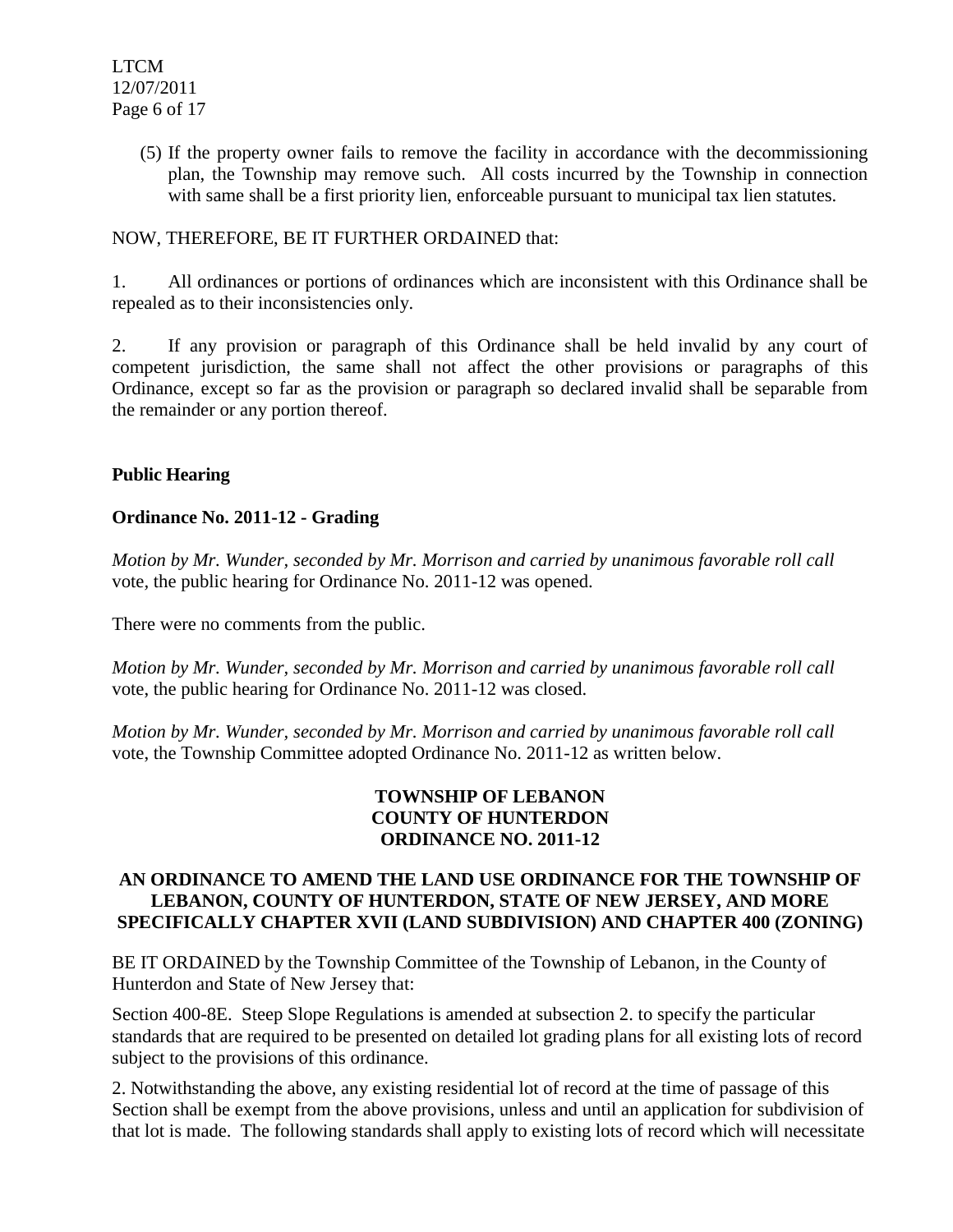LTCM 12/07/2011 Page 7 of 17

the construction of a residence or any required improvements on slopes greater than fifteen (15%) percent:

- (a) A lot grading plan which indicates the proposed driveway plan and profile, residential and other site grading necessary for the property shall be developed in accordance with (c) and submitted for review and approval by the Township Engineer. Such plan shall also provide for the proper protection and stabilization of all disturbed areas consistent with the design techniques established by the Soil Erosion and Sediment Control Standards, adopted and amended by the New Jersey State Soil Conservation Committee. Costs associated with the Township Engineer's review shall be assessed against the construction escrow account established by the applicant as part of the building permit application.
- (b) The Township Engineer shall verify that the proposed residential driveway design is capable of providing access for emergency vehicles and equipment under all weather conditions.
- (c) Detailed Site Grading Plans. A detailed site grading plan shall be drawn and certified by a licensed professional engineer at a scale not less than one inch equals 30 feet. Detailed site grading plans shall show the following information:
	- 1. The tax map sheet, block and lot number, date, graphic scale, North arrow and the names and addresses of the owner or owners of the tract, the applicant, if other than the owner and of the engineer who prepared the plan.
	- 2. All lot dimensions.
	- 3. Front, side and rear setback dimensions.
	- 4. Location of all proposed buildings, dimensions thereof and the first floor elevation.
	- 5. Location of all buildings on adjoining lots.
	- 6. The existing and proposed contours at a contour interval of two feet or less.
	- 7. The proposed elevations of the levels of any land at the corner of the foundation of any structure or structures and the levels of land above and below retaining walls, as well as top of wall elevations.
	- 8. The layout of existing and proposed public streets and public utilities.
	- 9. The location of any existing or approved potable water or sanitary sewage disposal facilities on or within 100 feet of the lot.
	- 10. The location of proposed vehicular facilities, including roads, drives or parking areas designed in accordance with Section 18-6
	- 11. The location of all existing landscaping within the proposed limit of disturbance, including trees, shrubs and ground cover with type and size of trees or shrubs.
	- 12. The disposition and extent of topsoil to be removed or backfilled.
	- 13. The plans and specifications for any proposed retaining walls, fences or other protective structures.
	- 14. A slope map showing existing slope areas, limits of grading and all calculations necessary to determine compliance with this section.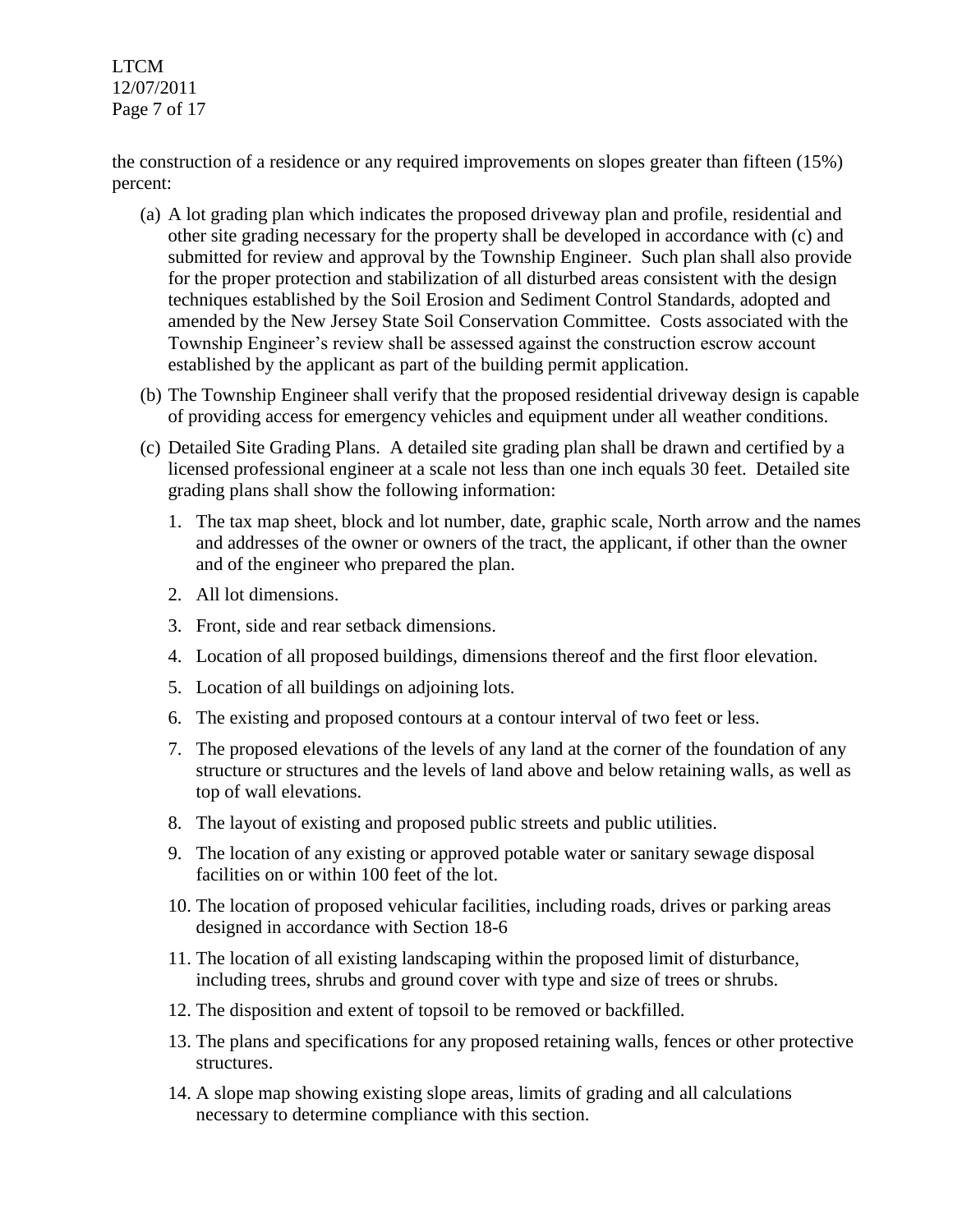- 15. Provisions for the proper protection and stabilization of all disturbed areas consistent with the design techniques established by the Soil Erosion and Sediment Control Standards, adopted and amended by the New Jersey State Soil Conservation Committee.
- 16. The location plans and specifications of any proposed seepage pits to control roof runoff.

#### **RESOLUTIONS**

#### **Resolution No. 82 -2011 – Chapter 159 - Body Armor Grant**

*Motion by Mr. Wunder, seconded by Mr. Morrison and carried by unanimous favorable roll call*  vote, the Township Committee approved Resolution No. 82-2011 as written below.

> TOWNSHIP OF LEBANON COUNTY OF HUNTERDON STATE OF NEW JERSEY RESOLUTION NO. 82 -2011 CHAPTER 159

WHEREAS, N.J.S. 40A4-87 provides that the Director of the Division of Local Government Services may approve the insertion of any special item of revenue in the budget of any county or municipality when such item shall have been made available by law and the amount thereof was not determined at the time of the adoption of the budget, and

WHEREAS, said Director may also approve the insertion of an item of appropriation for an equal amount, and

#### SECTION 1,

NOW, THEREFORE BE IT RESOLVED that the Township of Lebanon, Hunterdon County, hereby requests the Director of the Division of Local Government Services to approve the increase of \$ 1,266.87 for an item of revenue in the budget of the year 2011 as follows:

Miscellaneous Revenues –

Revenue Offset with Appropriations – Body Armor Grant Total with increase to be \$ 1,266.87

#### SECTION 2,

BE IT FURTHER RESOLVED that a like sum o \$ 1,266.87 be and the same is hereby appropriated under the caption of:

General Appropriations -

Public & Private Programs Offset by Revenues – Body Armor Grant State/Federal Share \$1,266.87 Non State Share \$ Total with increase to be \$ 1,266.87

FURTHER RESOLVED that two certified copies of this resolution with a copy of the appropriate documentation be forwarded to the Division of Local Government Services.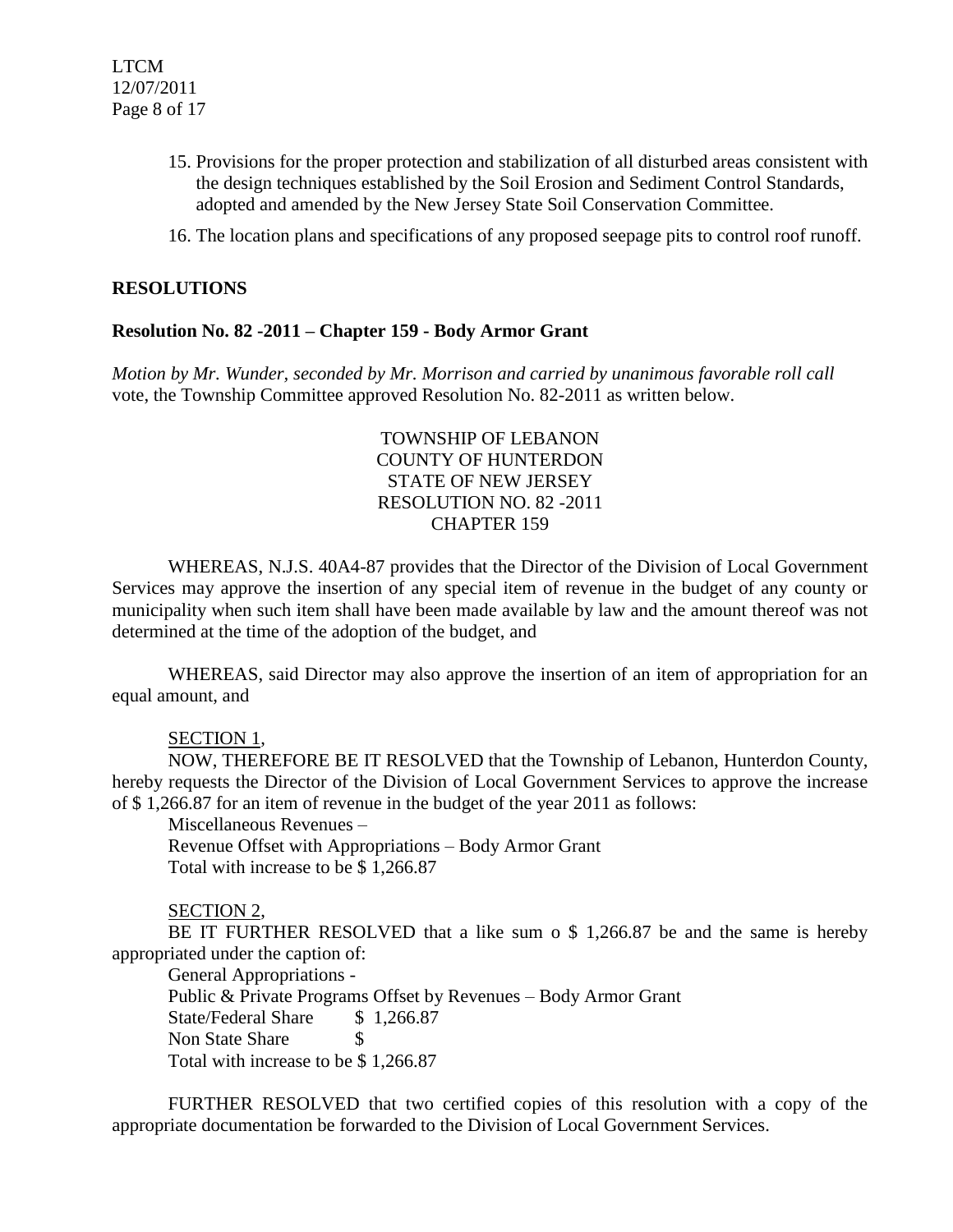LTCM 12/07/2011 Page 9 of 17

#### **Resolution No. 83-2011 – Transfers**

*Motion by Mr. Wunder, seconded by Mr. Morrison and carried by unanimous favorable roll call*  vote, the Township Committee approved Resolution No. 83-2011 as written below.

# TOWNSHIP OF LEBANON COUNTY OF HUNTERDON STATE OF NEW JERSEY RESOLUTION NO. 83-2011

 WHEREAS, under the provisions of the Local Budget Law, certain transfers are allowable in the 2011 Budget, if it shall become necessary to expend an amount in excess of the respective sums appropriated therefore; and there shall be an excess in one or more appropriations; and

WHEREAS, certain charges to be incurred that must be paid as designated by the credits herein shown and affected in the appropriations reflected are to be paid;

 NOW, THEREFORE BE IT RESOLVED BY THE MUNICIPAL COUNCIL OF THE TOWNSHIP OF LEBANON that the Chief Financial Officer be authorized to make the following transfers so that the above mentioned bills may be paid from the 2011 budget year:

| <b>TOTAL</b>                     | \$64,037.00    | \$64,037.00    |
|----------------------------------|----------------|----------------|
| General Liability O/E            |                | 1,537.00       |
| Celebration of Public Events O/E |                | 2,000.00<br>\$ |
| Aid to Library O/E               |                | 3,000.00<br>S. |
| Employee Group Insurance O/E     |                | \$23,000.00    |
| Electric & Gas Utility O/E       |                | \$16,000.00    |
| Legal $O/E$                      |                | \$14,000.00    |
| Tax Collector Salary & Wage      |                | 3,200.00<br>\$ |
| Telephone O/E                    |                | \$1,300.00     |
| Road Repair/Maint O/E            | \$51,037.00    |                |
| Maintenance of Parks O/E         | \$<br>3,500.00 |                |
| Tax Collector O/E                | \$<br>3,000.00 |                |
| Finance O/E                      | \$<br>4,500.00 |                |
| Administration Other Expense O/E | 2,000.00<br>\$ |                |
| ACCOUNT                          | <b>FROM</b>    | <b>TO</b>      |

#### **OLD BUSINESS**

#### **DPW Garage Project – Award Bid**

Deputy Mayor Schriver stated that the DPW Manager provided the Committee with a letter stating his opinion on the award. Deputy Mayor Schriver stated that the lowest bidder did not meet the requirements in the Bid Specifications and is not eligible for the award. The Second lowest bidder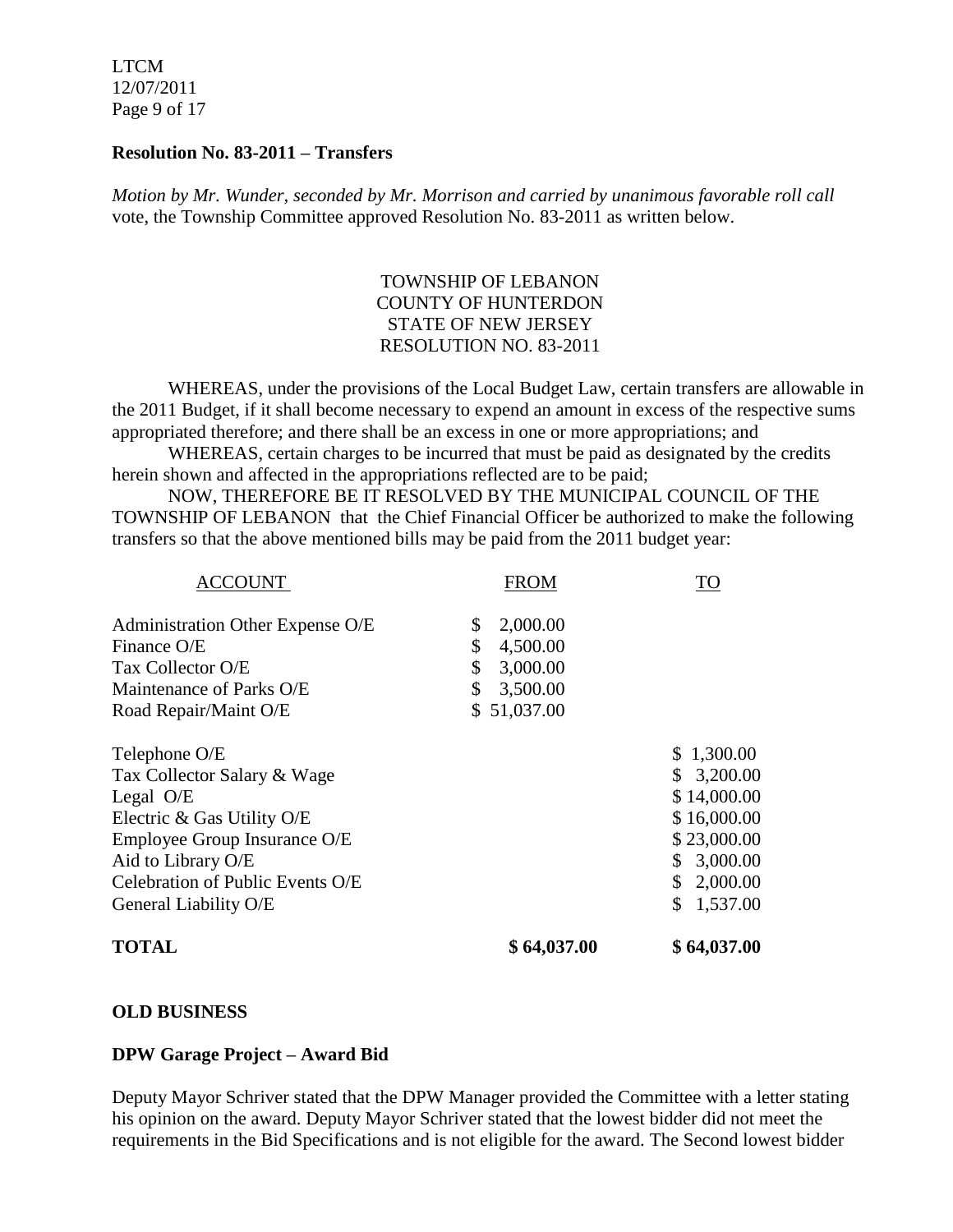#### LTCM 12/07/2011

Page 10 of 17

was Rochelle Contracting. Rochelle's bid packet was reviewed by the Township Attorney's office and did meet the specifications.

Deputy Mayor Schriver stated that the Township Committee has a letter from Chambers Architecture regarding his professional opinion on the award of the bid.

Mr. Wunder stated that he is considering not approving the 5 bay garage alternates, however; he is not sure as Architect Chambers noted in his letter that if they do not go with the 5 bays, they will need to pay for additional shop drawings at a cost of \$37,000.00 to change the plans. There is a lien outstanding for the building and if the Township proceeds with the 5 bay alternate the lien will be gone because they can use the same drawings.

Mr. Milkowski stated that when the project was started they told the residents that they would be spending close to \$2,000,000.00 or less. Due to cost overruns, time delays and rebidding, the only way he can see coming close to that is by eliminating the alternates. Mr. Milkowski s' suggestion is to just go with the base buildings.

Architect Chambers stated that he is stating the facts; the Township will not have protection for all of the equipment because it will not fit in the building and there are matters that may come up with change orders due to the change in the award of the bid. Mr. Milkowski stated that there will not be changes because the bid is for the basic building which the prints were. Alternates were an add on.

Mr. Chambers stated that there was some confusion regarding the bays, there is no heat in the bays they are just basic buildings.

CFO Greg DellaPia stated that the Township has already obligated themselves for the \$1,900,000.00 with the first Bond ordinance. The cost for the extra 5 bays is approximately \$200,000.00. Based on the Township's current tax point of approximately \$75,000.00 per point and the way that the Township has paid down their debt by having no long term debt, the Township is borrowing money at below 1%. The \$225,000.00 if based on the current tax structure, over the ten year payback period, the cost would be approximately \$10.50 per home assessed at \$350,000.00. The cost is approximately \$1.50 per \$50,000.00 of an assessed value. Mr. DellaPia stated that the Township may never be able to borrow money this cheaply again. Mr. DellaPia stated that in light of all the problems that the Township has had and being in a market where financing is so cheap, he has already starting speaking to Bond Counsel to go into permanent financing at these low rates. Mr. DellaPia stated that it may not be financially prudent not to move forward with the improvements based on the cost the Committee is talking about allocating to the tax bill. Mr. DellaPia stated that they are talking about leaving equipment outside in the elements which will wear the equipment out faster. Repairs could result from equipment being left out in inclement weather also.

Deputy Mayor Schriver stated that she feels that they are not being good Committee people by not including the alternate for the 5 bays. The Committee needs to protect the Township's assets. Deputy Mayor Schriver stated that she cannot see the equipment not being sheltered in bad weather. Deputy Mayor Schriver stated that the DPW will need to take additional time during inclement weather to deal with a frozen vehicle. She does not feel that it is very prudent and does not feel that the Committee is representing the residents well by not providing the shelter.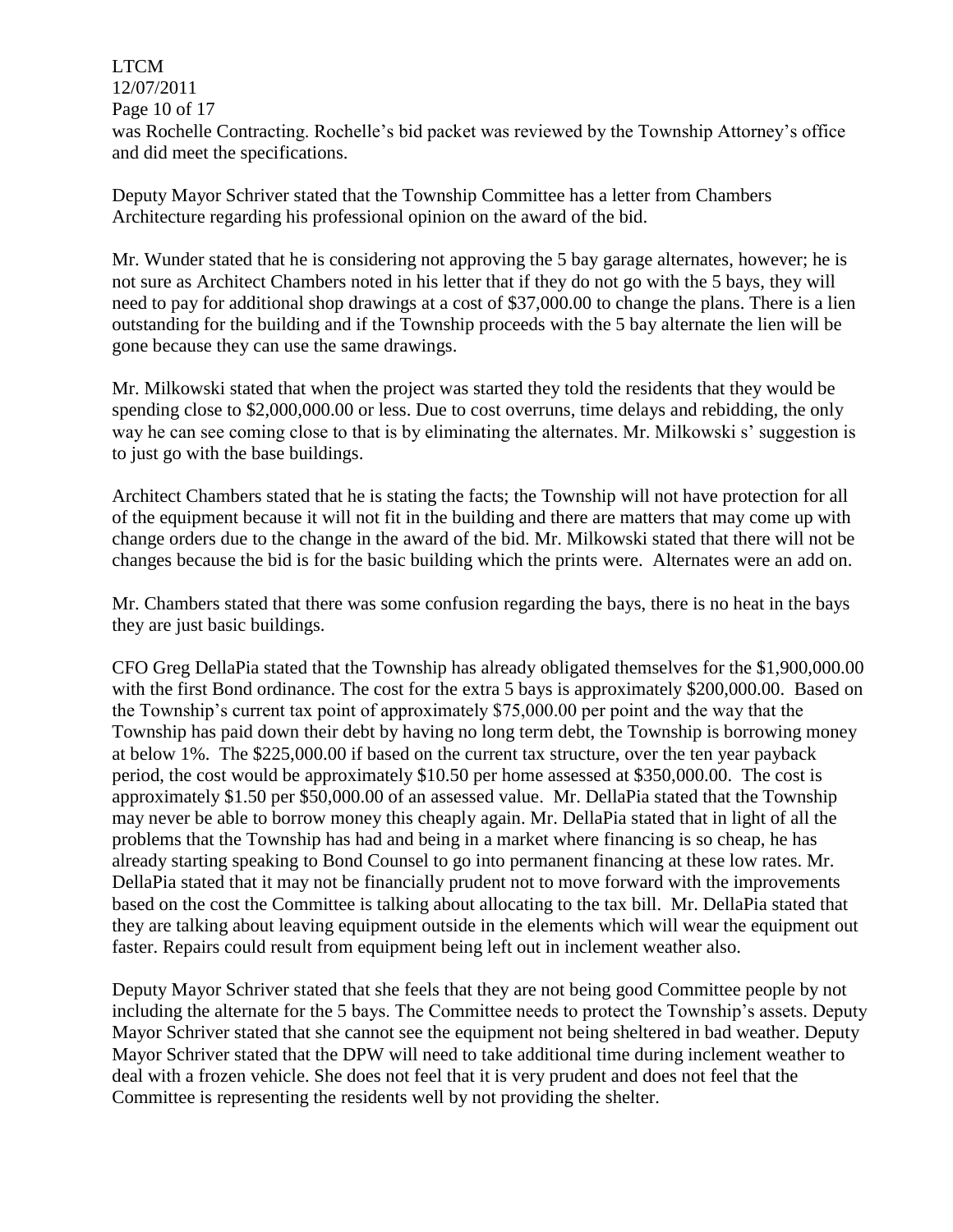LTCM 12/07/2011 Page 11 of 17

Mr. Milkowski stated that the 5 bays are shorter and not for the larger trucks, they are for the smaller equipment. There would be no effect on the new dump trucks.

DPW Manager Warren Gabriel stated that the building was approved in January 2010 and does not understand how the building keeps being reconstructed. Mr. Gabriel stated that he does not want his taxes to go up either but he understands price increases. There was a sub-committee and the Township Committee negotiated and it was determined that the building with the 5 bays was what most suited the Township's needs. There was then a problem with the contractor and the project needed to be rebid and now suddenly the building has to change. Mr. Gabriel stated that the Committee knew full well that there would be costs added to the project. Mr. Gabriel stated that there are comments by the Committee on additional costs for the Architect which are due to the Committee making so many changes. Each time the Committee changes something the Architect has to alter something. Mr. Gabriel stated that he is not sure of what is happening but Mr. Milkowski and Mr. Wunder have been on him since he has been in the position and he does not appreciate it. Mr. Wunder stated that he did not agree. Mr. Gabriel stated that he hears comments all around town. Mr. Gabriel stated that he has discussed the matter with Mr. Milkowski but not Mr. Wunder because he has been unable to make contact with him. Mr. Gabriel feels that the problem with the garage is due to him. Mr. Gabriel stated that equipment will be left outside. The prior building has been torn down and they are the bays that need to be put back up.

Ms. Schriver asked if other DPW's keep their equipment inside. Mr. Gabriel stated that yes, they may not have full garages but they do have lean to sheds or covers. Mr. Gabriel stated that during the October storm the DPW had a difficult time with the plows being covered with snow the trucks need to be cleaned out before you can load them. Mr. Gabriel stated that the DPW cannot spend an hour thawing out trucks to get them on the road.

Mr. Milkowski stated that the larger bays are being added so the larger trucks will be sheltered. Mr. Gabriel stated that the mason dumps will be outside.

Mr. Gabriel stated that the Township needs to build what they tore down and go with the plans as originally approved. If changes are made to the plans then it will push the project back another 3 months for new plans to be drawn. Mr. Milkowski stated that there were delays due to possible changes to the building. Mr. Milkowski stated that Butler is 3-4 weeks turn around for plans.

*Motion by Mr. Milkowski, seconded by Mr. Wunder and carried by favorable roll call vote, the* Township Committee awarded the bid for the Township Garage Project to Rochelle Contracting at a cost of \$2,080,000.00 without any alternates. AYES: Morrison, Wunder, Milkowski NAYS: Schriver

# **Richard Stothoff - DPW Garage Project Inquiry**

Mr. Richard Stothoff of the Sam Stothoff Company in Flemington was present at the meeting to discuss the well his company installed at the DPW site for the new building. Mr. Stothoff had the contract with Poppe Construction to drill a well and abandon the existing well at the site. In May, the existing well was abandoned and a new well was drilled in order to have temporary water. There is a temporary pump in place. Mr. Stothoff stated that the only thing left to be done, once the building is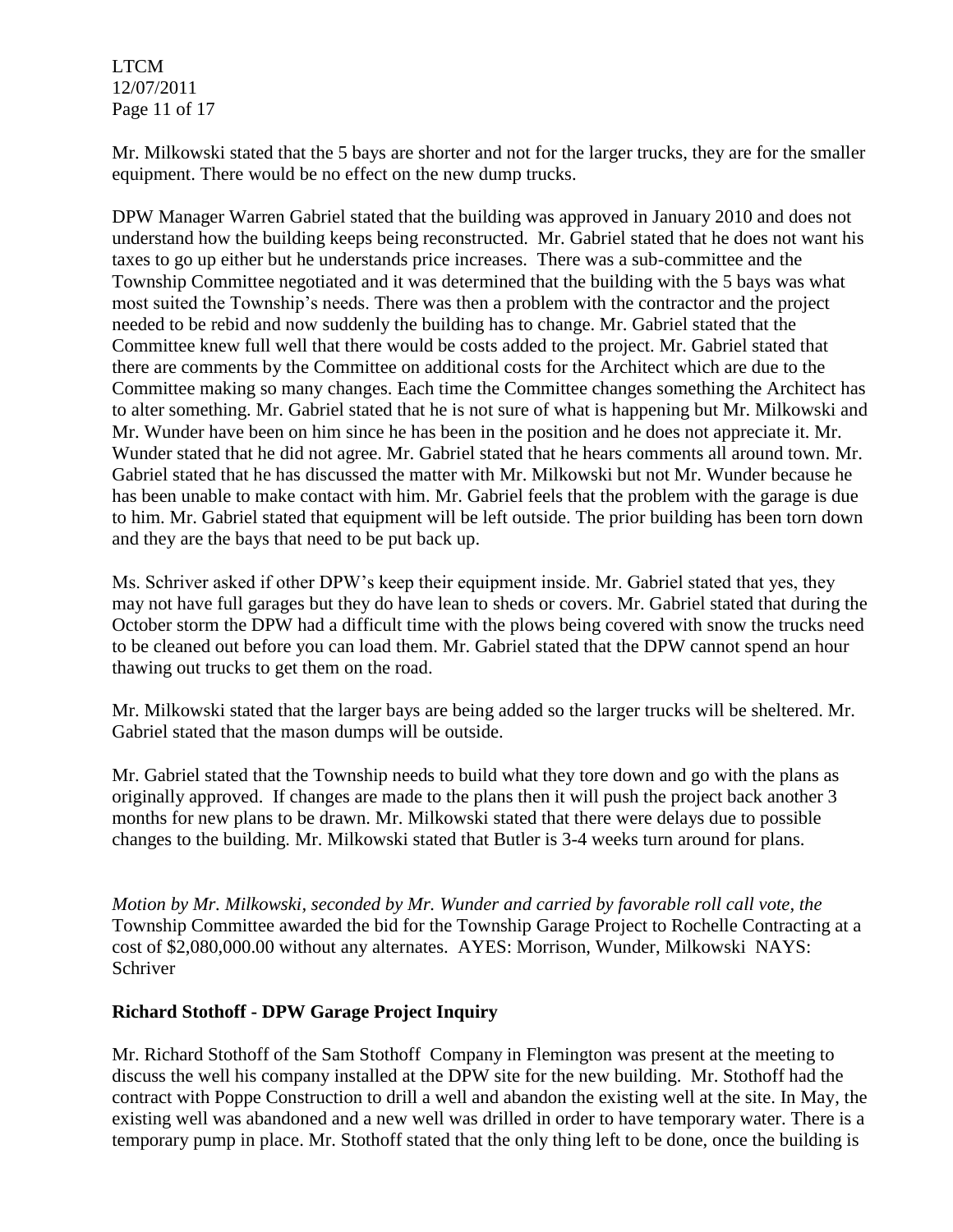LTCM 12/07/2011 Page 12 of 17

constructed, is to run pipes to the building and a storage tank. Mr. Stothoff stated that he understood that in June the Committee authorized payment to Poppe for the well work that was completed however, although approval was made to pay Poppe, the money was held so he didn't pay Stothoff. Mr. Stothoff stated that when the well was drilled and the old one abandoned, it was in the name of the Township. Mr. Stothoff stated that there is now a new contract and he is wondering what happens to the work that has already been done.

Mr. Cushing provided Mr. Stothoff with the history of the Township's dealings with Poppe Construction. Mr. Cushing stated that sub-contractors should file a Mechanics Lien against the contractor and the contract proceeds. Mr. Cushing noted that the Committee has not determine where they are going with this legal issue but stated that he believes that if there are additional funds at the end of the original contract award, there would be money for the sub-contractors. If there is not adequate money, it is not a Township responsibility. The Township's contract was not with Stothoff it was with Poppe Construction. Attorney Cushing stated that the sub-contractors and the Township has been hurt by the actions of Poppe, however the Township can only follow the law. Mr. Stothoff stated that if someone does not pay for their work they just go and pull up the well and seal it, which they may have to do, although it is not practical.

#### **Parking on Snow Covered Roads**

Chief Mattson was present at the meeting to discuss a resolution adopted by the County Freeholders relative to parking on County Route 645 during inclement (winter) weather. The County has requested that the Township adopt a resolution mirroring their resolution. Chief Mattson informed the Committee that he thinks that is wonderful that the County has adopted a resolution relative to parking on snow covered roads however, he has a few thoughts on such. Chief Mattson stated that he would like the resolution to pertain to all County roads located in the Township not just County Route 645. Chief Mattson also noted that the County's resolution states that there needs to be more than two inches of frozen precipitation that has fallen. This resolution is very difficult to enforce due to measurement and location of the snow. Accumulation may be different at one area of the road than another. Chief Mattson stated that the County's resolution also states that the order will stay in effect until twelve hours after cessation of frozen perception events. Chief Mattson questioned who determines when the storm is over.

Chief Mattson informed the Committee that the Township has an existing ordinance that is very easy to enforce. The Ordinance reads: "Whenever snow has fallen and the accumulation is such that it covers the traveled way or the shoulder of any municipal street or municipal highway in the Township of Lebanon, no vehicle shall be parked thereon and an emergency shall exist". Chief Mattson stated that the ordinance also stated that the parking prohibitions shall remain in effect after the snow has ceased until the streets have been plowed sufficiently and parking will not interfere with the flow of traffic. Chief Mattson stated that he would like the County to mirror the Township's ordinance.

The Chief was directed to put his opinion in a letter to the Committee which will be forwarded to the Freeholders for their consideration.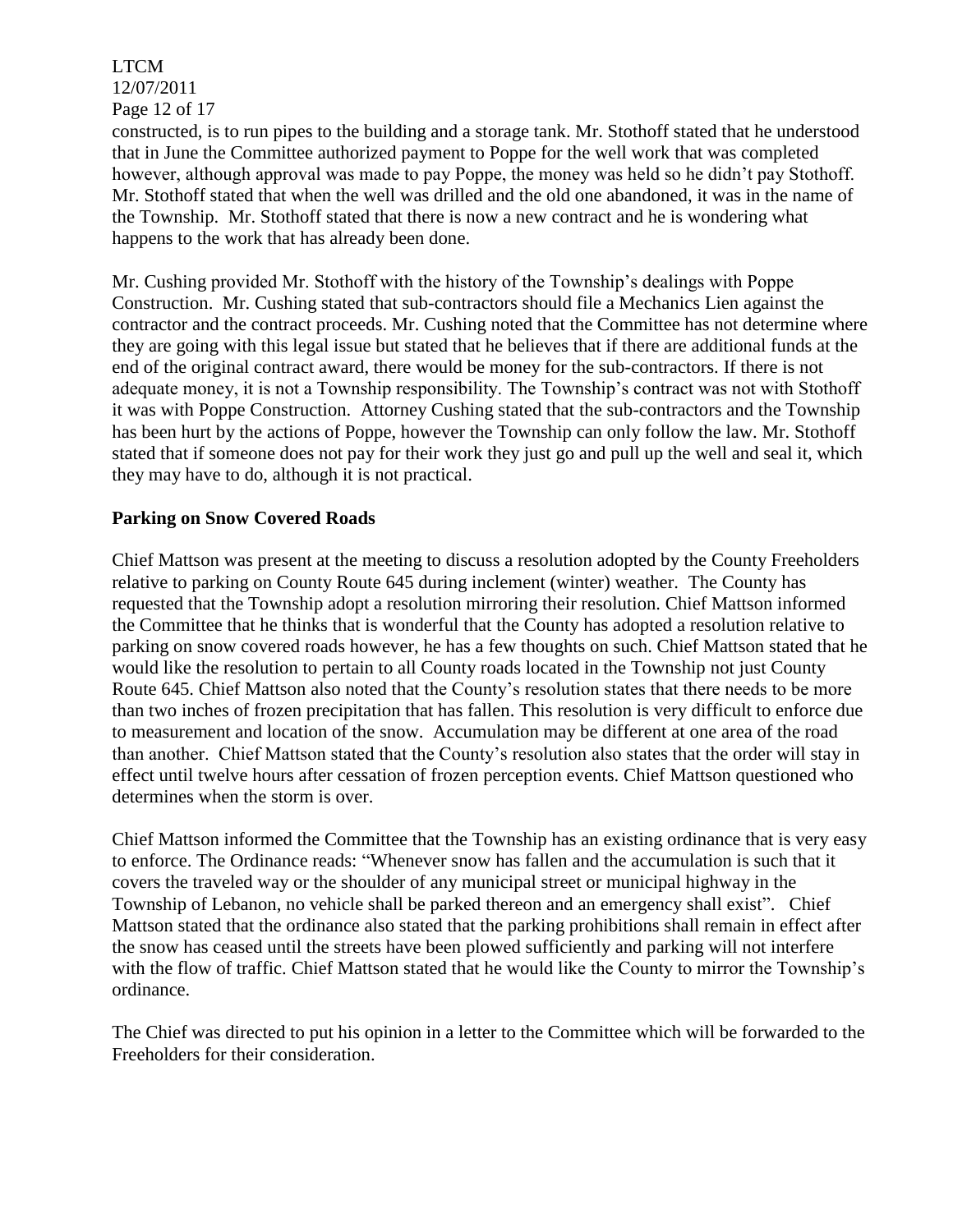LTCM 12/07/2011 Page 13 of 17

# **League Attendees Report**

Committeemen Morrison, Committeeman Milkowski and Clerk Sandorse provided a report on their attendance at the 2011 New Jersey League of Municipalities Conference.

# **Berk Lane Drainage – Township Engineer Opinion**

The Township Committee received an opinion letter from the Township Engineer regarding the drainage complaint received from two residents on Berk Lane. Mr. Risse believes that there was no erosion or any problems on Brian Smith's roadway, which is between the Township land and Berk Lane. It does not appear that the majority of the water is coming from the Park as the residents believe it is. The DPW Manager and the Township Engineer are to meet with the residents to discuss the engineers findings.

# **Cell Tower**

Attorney Cushing stated that his office is continuing to negotiate with Verizon relative to the Cell Tower project. There was communication between their expert and Mr. Gabriel with respect to how much of the generator use would be required by each party because there had been some hesitation by Verizon to share in a bigger percentage than their proportionate share of the generator. Mr. Cushing office has taken the position that they need to do so. Mr. Cushing is waiting for Verizon to respond with their position with respect to payments. Hopefully Verizon will get back in a week or so.

#### **Maple Lane Drainage**

Attorney John Gallina has prepared the Agreement for review by the Township Engineer, the DPW Manager and the two property owners.

#### **Mt. Airy Road Drainage**

Mr. Milkowski stated that the Township Engineer looked at the drainage. There were pipes that were covered over during the construction and have since been reopened. The area which was not running into the inlet has been corrected.

#### **Mountain Top Road**

Mr. Milkowski stated that the DPW will be changing the grate on the inlet to prevent it from becoming leaf covered. Mr. Gabriel has ordered the grate and will try to have it installed before the winter weather occurs.

#### **Township Park Paving**

Deputy Mayor Schriver stated that the cost for the paving in the park was \$65,000.00. The cost was actually lower than anticipated. The speed bumps will be installed once the paving cures.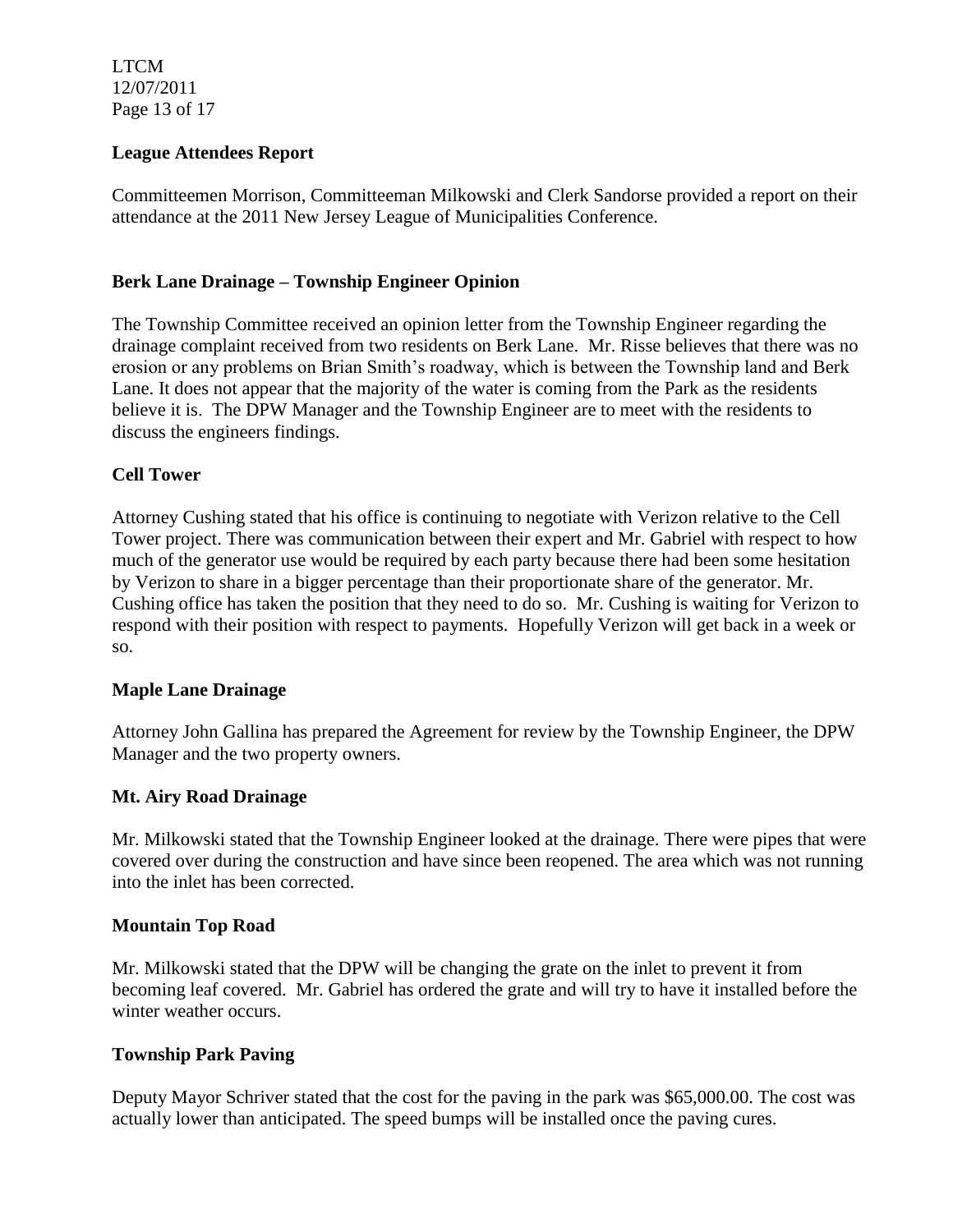LTCM 12/07/2011 Page 14 of 17

## **NEW BUSINESS**

# **Request to Purchase Defibrillators – Fire Chief**

Fire Chief Warren Gabriel requested to purchase four defibrillators. Three will be used by the Fire Department and one will be for the Municipal Office.

*Motion by Mr. Wunder, seconded by Mr. Morrison and carried by unanimous favorable roll call*  vote, the Township Committee approved the Fire Chief's request to purchase four defibrillators at \$829.00 each. The defibrillators will be purchased from Life Savers, Inc., through State Contract #A62423, at a total cost of \$3316.00. The cost will be covered by the OEM Budget.

# **Police Chief Request – E-Ticket System**

Police Chief Mattson sent correspondence to the Committee informing them that the Court Administrator of the Municipal Court of North Hunterdon has requested that all police departments consider implementing an electronic ticket system (E-Ticket). The Court Administrator, Robin Manfredi, expects that the system will eventually be mandated in all courts. If the Township moves forward at this time and with the participation of all departments, installation costs can be shared and the court will take on the responsibility for the majority of the initial installation and annual maintenance of the system. The cost for the system to be installed in four vehicles will be approximately \$7,550.00. The E-Ticket Systems can be transferred to new vehicles when necessary.

*Motion by Mr. Wunder, seconded by Mr. Morrison and carried by unanimous favorable roll call*  vote, the Township Committee approved the Police Chief's request to have E-Ticket Systems installed in four of the police patrol vehicles at a cost of \$7550.00.

#### **Library Door Purchase – DPW Manager**

DPW Manager, Warren Gabriel, sent correspondence to the Township Committee informing them of a situation with the purchase of the new Library door. Mr. Art Gerlich, the Library Committee Chairman, had met with the Township Committee during this year's budget workshop and notified them that the Library Committee would be making renovations to the Library. The new entrance door was to be included in the renovations which was to be paid for through the Library's Trust Fund. Following the installation of the door, Mr. Gerlich contacted the Clerk and advised that he had been advised that the Library's Trust Fund does not allow for Capital Expenditures, which the door would be. The Library Committee is now asking if the door could be paid through the Township's Building and Grounds Budget.

The cost of the door is \$4829.00. Mr. Gabriel certified with the Treasurer that there are adequate funds in the Building and Grounds Operating Budget for the purchase.

*Motion by Mr. Wunder, seconded by Deputy Mayor Schriver and carried by unanimous favorable*  roll call vote, the Township Committee approved Mr. Gabriel's request for the library door to be paid through the Buildings and Grounds budget.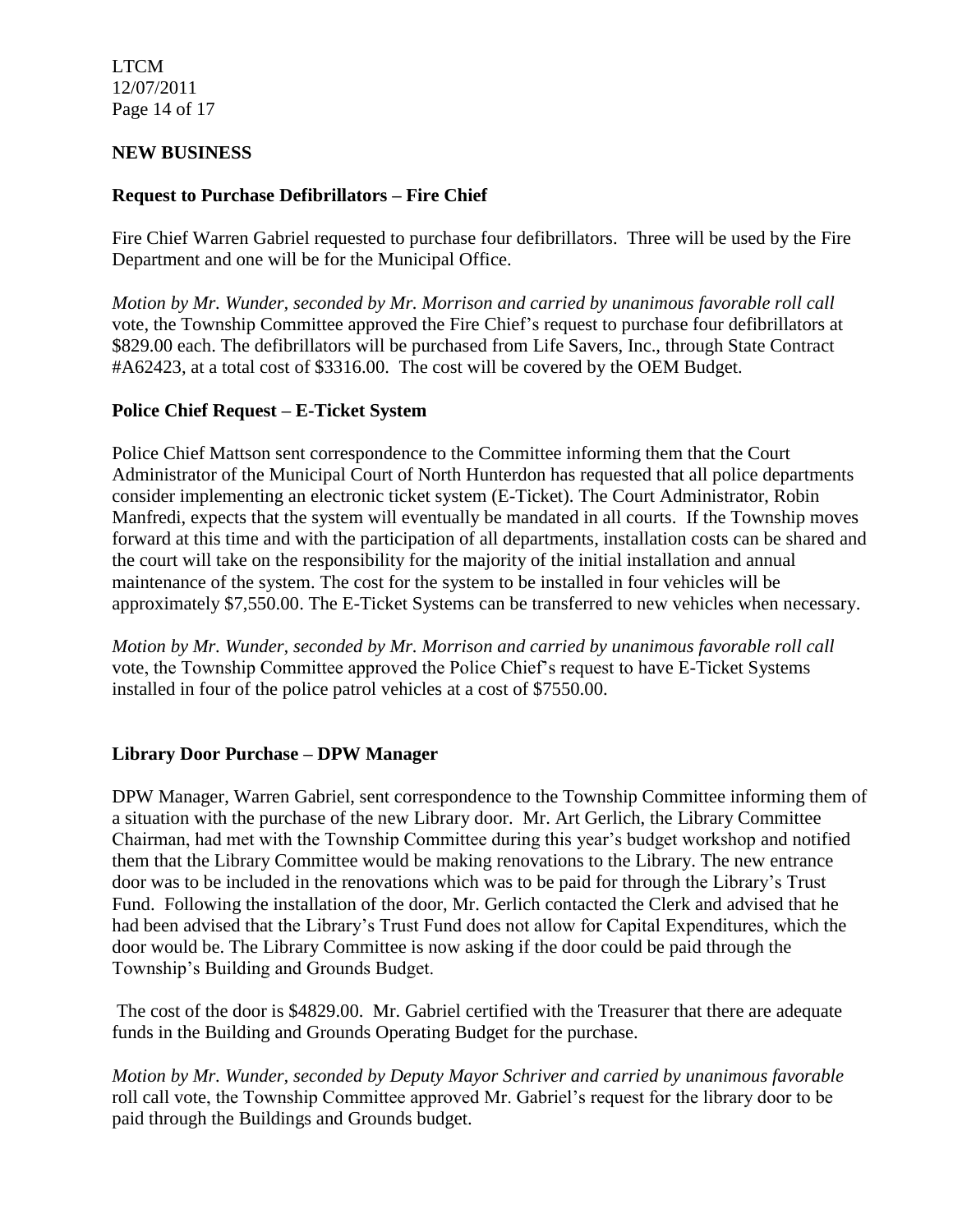LTCM 12/07/2011 Page 15 of 17

# **Animal Control Officer, Tom McCreary- Request for Vehicle**

Tom McCreary contacted the Clerk to inform her of his need for a vehicle to carry out animal control in the Township. Mr. McCreary no longer has a truck to transport animals and is requesting that the Township provide him with a used vehicle. The Committee will look into the vehicle inventory to see if they can fulfill Mr. McCreary's request.

# **Open Space Trust Funds – Intent**

The Township Committee has received a letter from Kevin Richardson, Program Administrator of the Hunterdon County Open Space & Historic Preservaition Trust Program, requesting that the Township Committee, officially bank and reserve any unused allocation of Trust Funds by the end of the year. The Township has \$31,269.38 in County Trust funds available from the 2010 CYA. The Committee should consider projects to apply the money to in future years. Deputy Mayor Schriver will look into possible projects for a resolution to be considered at the December 21, 2011 meeting.

# **TRC Environmental Corporation Notification**

John Potenza, of TRC Environmental Corporation sent an email to the Township Clerk stating that TRC will not be submitting a proposal for environmental services related to the Fire Station No.1 for the 2012 year. Mr. Potenza stated that TRC has made a business decision not to act as Licensed Site Remediation Professional (LSRP) for this site.

Discussion was held to the Executive Session.

#### **Historian's Request- Museum Parking Lot**

Mr. Tom Burrell and members of the Township Historians were present to discuss the need for a parking lot at the Museum. Mr. Burrell stated that in certain instances, vehicles and buses need to park along County Route 645 due to a lack of parking area. Mr. Burrell stated that he met with the County Road supervisor and was advised to have the Township Engineer sketch possible parking options. Mr. Burrell noted that once this is accomplished, the Historians will look into possible grant money to assist with the costs.

*Motion by Mr. Wunder, seconded by Mr. Morrison and carried by unanimous favorable roll call*  vote, the Township Committee authorized the Historians to meet with the Township Engineer to design a layout for parking at the Museum.

#### **Schedule 2012 Reorganization Meeting**

*Motion by Mr. Wunder, seconded by Mr. Milkowski and carried by unanimous favorable roll call*  vote, the Township Committee scheduled the 2012 Re-organization meeting to be held on January 4, 2012 at 7:00 p.m.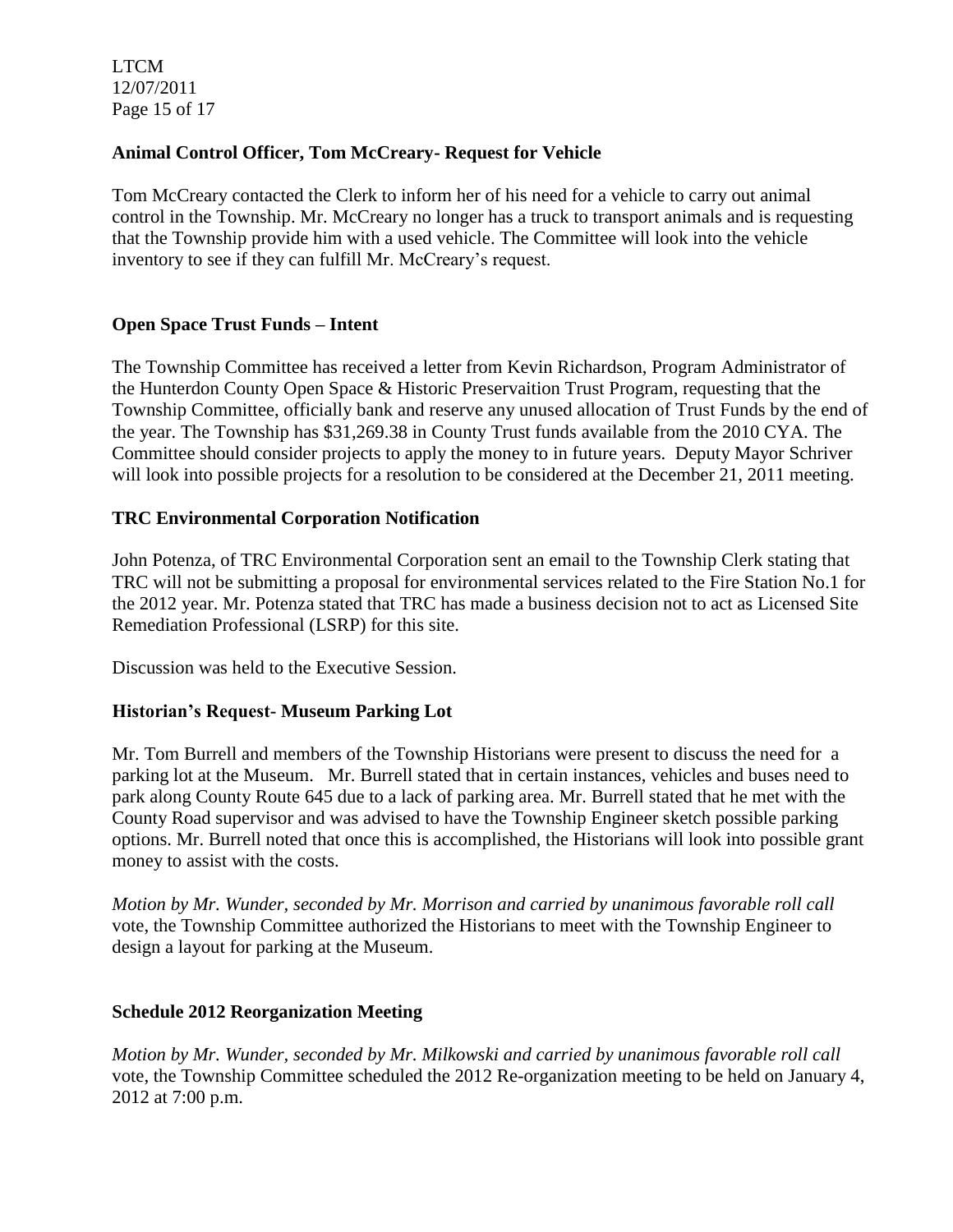LTCM 12/07/2011 Page 16 of 17

# **PRESENTATION OF VOUCHERS**

Committee Members provided a description of vouchers exceeding \$1000.00.

*Motion by Mr. Wunder, seconded by Mr. Milkowski and carried by unanimous favorable roll call*  vote, the Township Committee approved the December 7, 2011 bill list in the amount \$718,693.08.

# **CORRESPONDENCE**

- a. Tax Collector's Report for the Months of October and November 2011
- b. NJDA Gypsy Moth Report
- c. Mr. Michael Orfe October Snowstorm
- d. Mr. and Mrs. Don Luster 2053 Route 31

# **PUBLIC COMMENTS**

*Motion by Mr. Milkowski, seconded by Mr. Wunder and carried by unanimous favorable* roll call vote, the Township Committee opened the Public Comment portion of the meeting.

Mr. Dewey Polt informed the Township Committee that the bus company, which now occupies his property on Dewey Lane, will be closing down and they will be moving the buses out. Mr. Polt stated that there have been buses there since 1922. Mr. Polt stated that property will be unoccupied on February 1, 2012. He would like to sell the property to the Township for \$1.00. Mr. Polt has reports for all of the environmental studies which have been done. There has been a considerable amount money put into the property with new fuels tanks. There is a 10,000 gallon double wall diesel tank and a double wall fiberglass tank also. The tanks were all state of the art when installed. Mr. Polt noted that there are no environmental concerns that he is aware of. He has had studies done and all DEP requirements are up to date. There is a 5 bay garage on 3 acres of land. There is parking for 50 school buses and 50 employees. Mr. Polt only asks that the property be dedicated in memory of his parents and grandparents. Mr. Polt stated that the bus company will be conducting an environmental exit review and Mr. Polt will have an independent inspector there also. The property has been monitored continuously for many decades.

Mr. and Mrs. Minick of Berk Lane were at the meeting, stating their concerns with the Township's position on the water drainage on Berk Lane and their property. The DPW Manager and the Township Engineer will meet with the Minick's to discuss the matter.

Mr. Anthony Casale thanked Mr. Milkowski for attending the NJ League Conference. Mr. Casale inquired on alternate Public Utilities and the need to obtain bids. Mr. Cushing will look into options. Mr. Casale inquired on the voucher moving funds from the Operating Budget to the Open Space Budget. Mr. Casale questioned the cost of the Cell Tower generator, when they will be breaking ground and the co-locator agreement.

Ms. Nancy Darois thanked Dewey Polt for offering his land to the Township and asked about the status of the Squad matter.